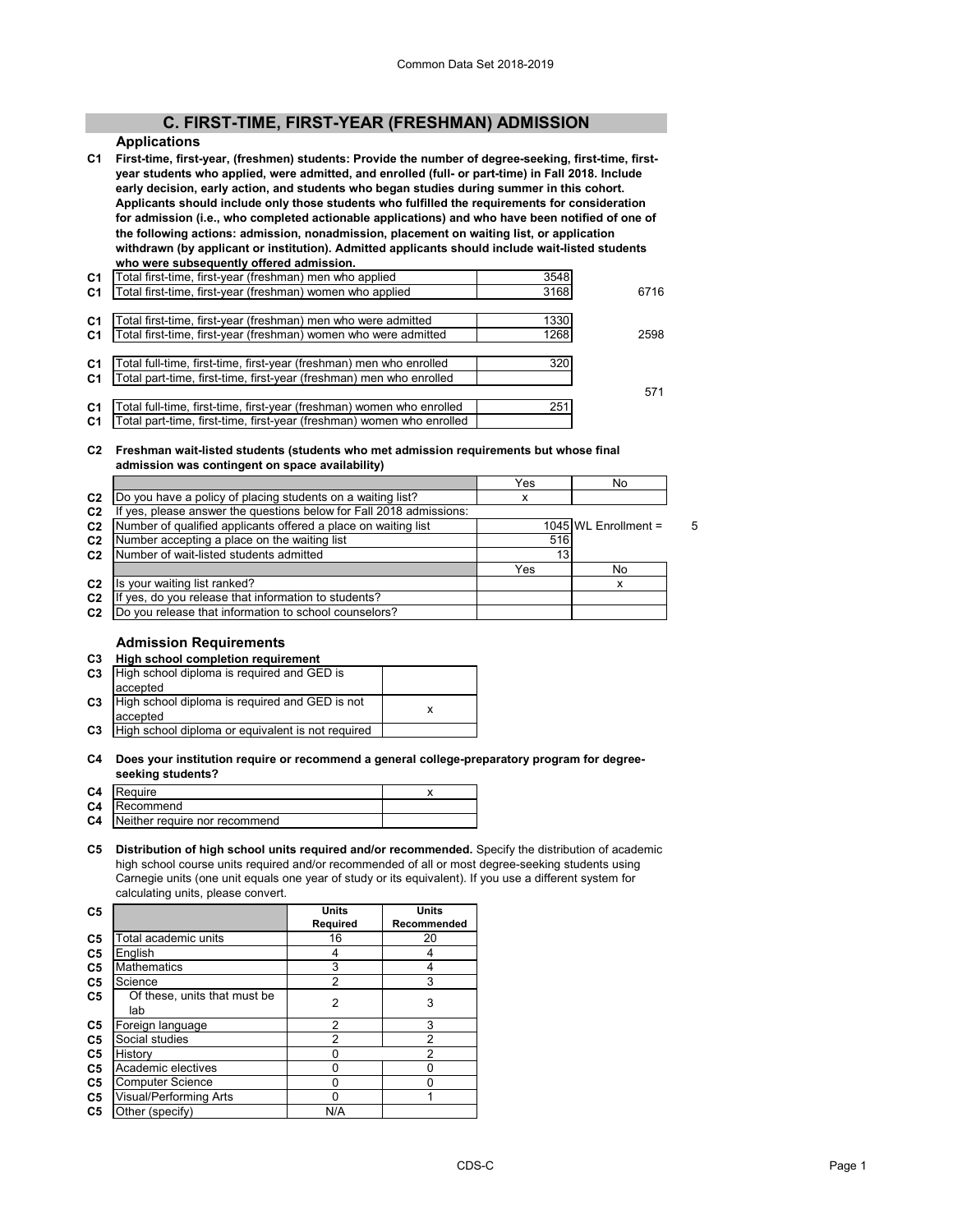## **Basis for Selection**

**C6** Do you have an open admission policy, under which virtually all secondary school graduates or students with GED equivalency diplomas are admitted without regard to academic record, test scores, or other qualifications? If so, check which applies:

**C6**

| C6. | [Open admission policy as described above for all students]       |  |
|-----|-------------------------------------------------------------------|--|
| C6  | Open admission policy as described above for most students, but-- |  |
| C6  | selective admission for out-of-state students                     |  |
| C6  | selective admission to some programs                              |  |
| C6  | other (explain):                                                  |  |
|     |                                                                   |  |

### **C7 Relative importance of each of the following academic and nonacademic factors in first-time, firstyear, degree-seeking (freshman) admission decisions.**

| C7 |                                     | <b>Very Important</b> | Important | <b>Considered</b> | <b>Not Considered</b> |
|----|-------------------------------------|-----------------------|-----------|-------------------|-----------------------|
| C7 | Academic                            |                       |           |                   |                       |
| C7 | Rigor of secondary school<br>record | X                     |           |                   |                       |
| C7 | Class rank                          | x                     |           |                   |                       |
| C7 | Academic GPA                        | x                     |           |                   |                       |
| C7 | Standardized test scores            |                       | X         |                   |                       |
| C7 | <b>Application Essay</b>            |                       | X         |                   |                       |
| C7 | Recommendation(s)                   |                       | X         |                   |                       |
| C7 | Nonacademic                         |                       |           |                   |                       |
| C7 | Interview                           |                       |           | X                 |                       |
| C7 | <b>Extracurricular activities</b>   |                       | X         |                   |                       |
| C7 | Talent/ability                      |                       | x         |                   |                       |
| C7 | Character/personal qualities        |                       | x         |                   |                       |
| C7 | First generation                    |                       |           | X                 |                       |
| C7 | Alumni/ae relation                  |                       |           | X                 |                       |
| C7 | Geographical residence              |                       |           | X                 |                       |
| C7 | State residency                     |                       |           | x                 |                       |
| C7 | Religious                           |                       |           |                   | X                     |
|    | affiliation/commitment              |                       |           |                   |                       |
| C7 | Racial/ethnic status                |                       |           | x                 |                       |
| C7 | Volunteer work                      |                       | X         |                   |                       |
| C7 | Work experience                     |                       | x         |                   |                       |
| C7 | Level of applicant's interest       |                       |           | X                 |                       |

# **SAT and ACT Policies**

#### **C8 Entrance exams**

|                                                                            | Yes | No |
|----------------------------------------------------------------------------|-----|----|
| <b>C8A Does your institution make use of SAT, ACT, or SAT Subject Test</b> |     |    |
| scores in admission decisions for first-time, first-year, degree-          |     |    |
| seeking applicants?                                                        |     |    |

**C8A** If yes, place check marks in the appropriate boxes below to reflect your institution's policies for use in admission for Fall 2020.

| C8A              |                                         | <b>ADMISSION</b> |           |                         |                                        |                           |
|------------------|-----------------------------------------|------------------|-----------|-------------------------|----------------------------------------|---------------------------|
| C <sub>8</sub> A |                                         | Require          | Recommend | <b>Require for Some</b> | <b>Consider if</b><br><b>Submitted</b> | <b>Not</b><br><b>Used</b> |
|                  | <b>C8A SAT or ACT</b>                   |                  |           |                         |                                        |                           |
|                  | C8A ACT only                            |                  |           |                         |                                        |                           |
|                  | C8A SAT only                            |                  |           |                         | x                                      |                           |
|                  | <b>C8A SAT and SAT Subject Tests or</b> |                  |           |                         |                                        |                           |
|                  | <b>ACT</b>                              |                  |           | x                       |                                        |                           |
|                  | <b>C8A SAT Subject Tests only</b>       |                  |           |                         |                                        |                           |

**C8B** If your institution will make use of the ACT in admission decisions for first-time, first-year, degree-seeking applicants for Fall 2020, please indicate which ONE of the following applies: (regardless of whether the writing score will be used in the admissions process):

**C8B** ACT with writing required

**C8B** ACT with writing recommended

**C8B** ACT with or without writing accepted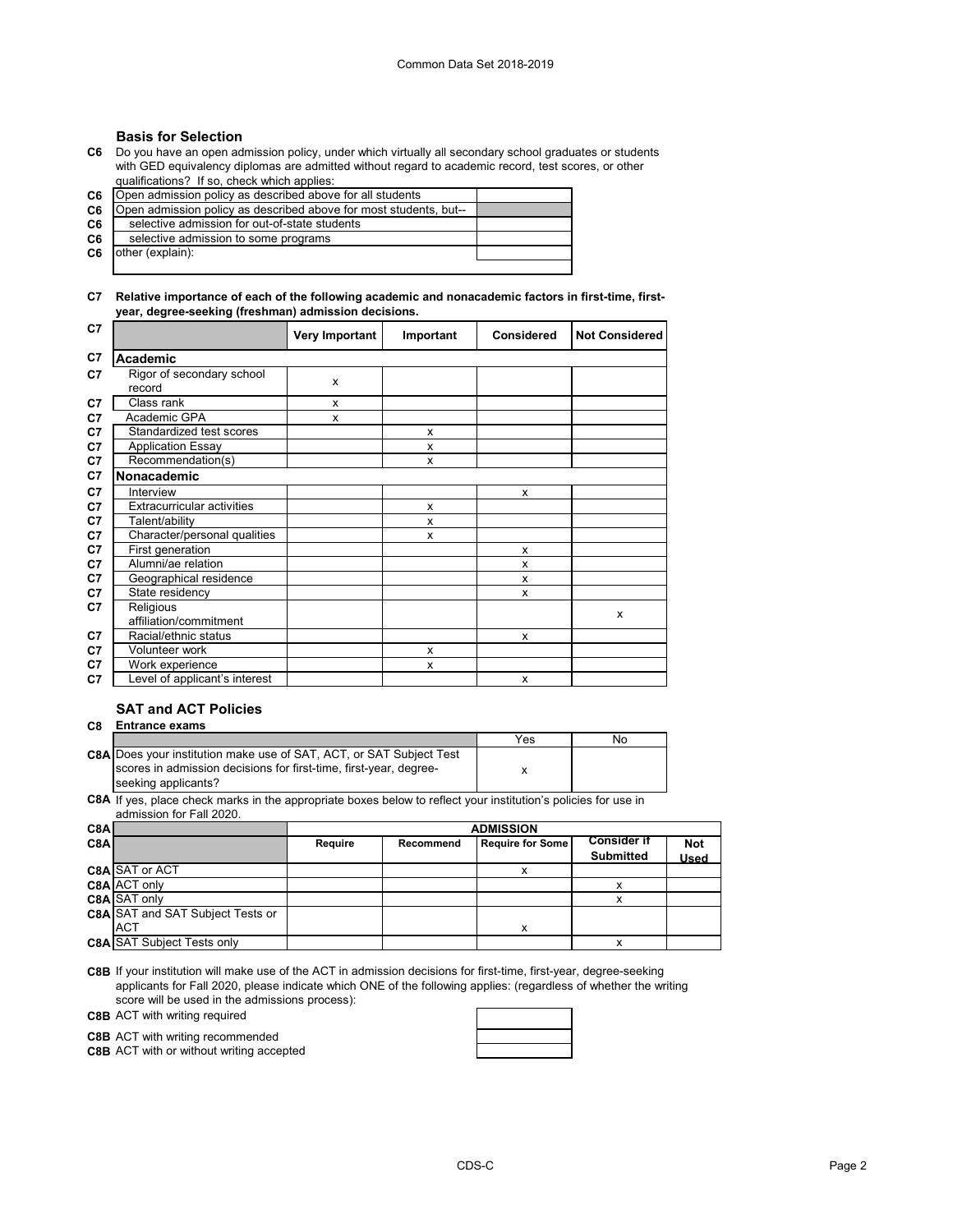- **C8B** If your institution will make use of the SAT in admission decisions for first-time, first-year, degree-seeking for Fall 2020 please indicate which ONE of the following applies (regardless of whether the Essay score will be used in the admissions process:
- **C8B** SAT with Essay component required

**C8B** SAT with Essay component recommended

**C8B** SAT with or without Essay component accepted

**C8C** Please indicate how your institution will use the SAT or ACT writing component; check all that apply:

| C8C |                                              | <b>SAT</b> essay | <b>ACT</b> essay |
|-----|----------------------------------------------|------------------|------------------|
|     | <b>C8C</b> For admission                     | х                | х                |
|     | <b>C8C</b> For placement                     |                  |                  |
|     | <b>C8C</b> For advising                      |                  |                  |
|     | <b>C8C</b> In place of an application essay  |                  |                  |
| C8C |                                              |                  |                  |
|     | As a validity check on the application essay |                  |                  |
|     | C8C No college policy as of now              |                  |                  |
|     | <b>C8C</b> Not using essay component         |                  |                  |

| <b>C8D In addition</b> , does your institution use applicants' test scores for academic advising? |     |    |  |
|---------------------------------------------------------------------------------------------------|-----|----|--|
| C8D                                                                                               | Yes | N٥ |  |

| C8DI |                                                                              | ∕es | Nn |  |
|------|------------------------------------------------------------------------------|-----|----|--|
|      |                                                                              |     |    |  |
|      |                                                                              |     |    |  |
|      | <b>C8E</b> Latest date by which SAT or ACT scores must be received for fall- |     |    |  |

| <b>C8E</b> I Latest date by which SAT or ACT scores must be received for fall-                | 1/15 |
|-----------------------------------------------------------------------------------------------|------|
| C8E Latest date by which SAT Subject Test scores must be received for<br>Ifall-term admission | 1/15 |

**C8F** If necessary, use this space to clarify your test policies (e.g., if tests are recommended for some **C8F** Testing is optional for most applicants. Testing is required for Homeschooled students. Leadership in Medicine programs applicants must submit SAT I

**C8G** Please indicate which tests your institution uses for placement (e.g., state tests):

| C8G SAT |                               |  |
|---------|-------------------------------|--|
| C8G ACT |                               |  |
|         | <b>C8G</b> SAT Subject Tests  |  |
| C8G AP  |                               |  |
|         | C8G CLEP                      |  |
|         | <b>C8G</b> Institutional Exam |  |
|         | C8G State Exam (specify):     |  |

#### **Freshman Profile**

Provide information for ALL enrolled, degree-seeking, full-time and part-time, first-time, first-year (freshman) students enrolled in Fall 2018, including students who began studies during summer, international students/nonresident aliens, and students admitted under special arrangements.

**C9 Percent and number of first-time, first-year (freshman) students enrolled in Fall 2018 who submitted national standardized (SAT/ACT) test scores. Include information for ALL enrolled, degree-seeking, first-time, first-year (freshman) students who submitted test scores. Do not include partial test scores (e.g., mathematics scores but not critical reading for a category of students) or combine other standardized test results (such as TOEFL) in this item.** *Do* **not convert SAT scores to ACT scores and vice versa.** *Do* **convert Old SAT scores to New SAT scores using the College Board's concordance tools and tables (sat.org/concordance).**

|                | <b>C9</b> Percent submitting SAT scores |                 | 50% Number submitting SAT scores | 286 |
|----------------|-----------------------------------------|-----------------|----------------------------------|-----|
|                | <b>C9</b> Percent submitting ACT scores |                 | 29% Number submitting ACT scores | 167 |
|                |                                         |                 |                                  |     |
| C <sub>9</sub> |                                         | 25th Percentile | 75th Percentile                  |     |

| ື              |                                   | <b>LUTTLATOLING</b> | <b>UULLUU</b> UU |                |     |
|----------------|-----------------------------------|---------------------|------------------|----------------|-----|
| C9             | <b>SAT Evidence-Based Reading</b> |                     |                  |                |     |
|                | and Writing                       | 620                 | 700              | Avg. Reading&V | 660 |
| C <sub>9</sub> | <b>SAT Math</b>                   | 650                 | 730              | Avg. SAT Math  | 690 |
| C <sub>9</sub> | <b>ACT Composite</b>              | 28                  | 32               | Avg. ACT Comp. | 30  |
| C9             | <b>ACT Math</b>                   | 27                  | 31               |                |     |
|                |                                   |                     |                  |                |     |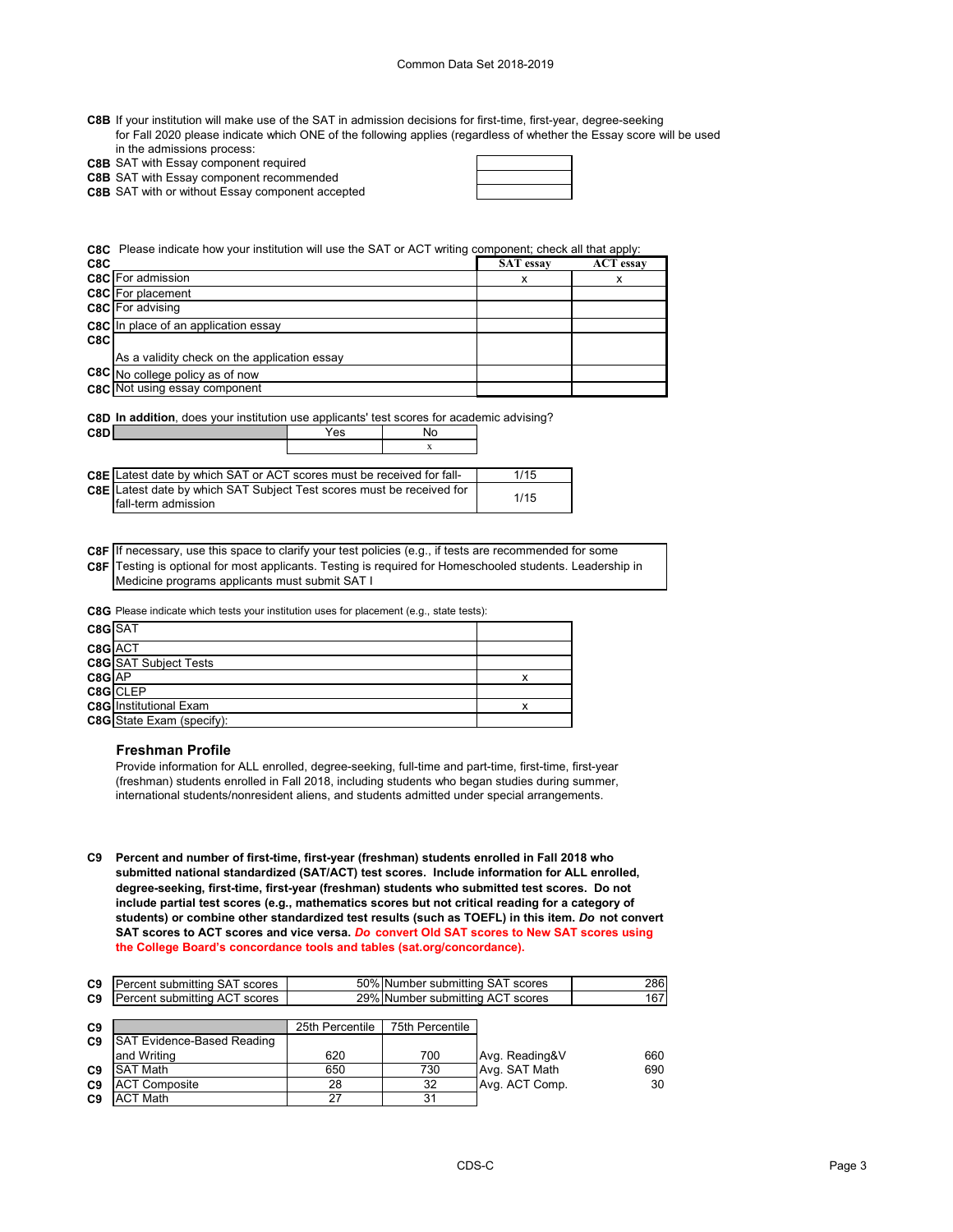| C <sub>9</sub> | 'lish<br>- |  |
|----------------|------------|--|
| C9             | tina       |  |

#### **C9** Percent of first-time, first-year (freshman) students with scores in each range:

| C9             |                         | <b>SAT Evidence-</b> |                    |                 |
|----------------|-------------------------|----------------------|--------------------|-----------------|
|                |                         | <b>Based Reading</b> |                    |                 |
|                |                         | and Writing          | <b>SAT Math</b>    |                 |
| C <sub>9</sub> | 700-800                 | 27.27%               | 46.16%             |                 |
| C <sub>9</sub> | 600-699                 | 59.09%               | 46.50%             |                 |
| C <sub>9</sub> | 500-599                 | 13.64%               | 7.34%              |                 |
| C <sub>9</sub> | 400-499                 | $0.00\%$             | 0.00%              |                 |
| C <sub>9</sub> | 300-399                 | $0.00\%$             | $0.00\%$           |                 |
| C <sub>9</sub> | 200-299                 | $0.00\%$             | 0.00%              |                 |
|                | Totals should = 100%    | 100.00%              | 100.00%            |                 |
| C9             |                         | <b>ACT Composite</b> | <b>ACT English</b> | <b>ACT Math</b> |
| C <sub>9</sub> | 30-36                   | 55.09%               | 59.28%             | 42.52%          |
| C <sub>9</sub> | 24-29                   | 43.71%               | 35.93%             | 54.49%          |
| C <sub>9</sub> | 18-23                   | 1.20%                | 4.79%              | 2.99%           |
| C <sub>9</sub> | $12 - 17$               | 0.00%                | 0.00%              | $0.00\%$        |
| C <sub>9</sub> | 6-11                    | $0.00\%$             | $0.00\%$           | $0.00\%$        |
| C <sub>9</sub> | Below 6                 | $0.00\%$             | 0.00%              | 0.00%           |
|                | Totals should = $100\%$ | 100.00%              | 100.00%            | 100.00%         |

**C10** Percent of all degree-seeking, first-time, first-year (freshman) students who had high school class rank within each of the following ranges (report information for those students from whom you collected high school rank information).

| <b>C10</b> Percent in top tenth of high school graduating class                           | 61% |                          |
|-------------------------------------------------------------------------------------------|-----|--------------------------|
| <b>C10</b> Percent in top quarter of high school graduating class                         | 80% |                          |
| C10 Percent in top half of high school graduating class                                   |     | $94\%$ Top half +        |
| <b>C10</b> Percent in bottom half of high school graduating class                         |     | $6\%$ bottom half = 100% |
| <b>C10</b> Percent in bottom quarter of high school graduating class                      | 0%  |                          |
| C10 Percent of total first-time, first-year (freshmen) students who submitted high school |     |                          |
| class rank:                                                                               |     | 36%                      |

**C11** Percentage of all enrolled, degree-seeking, first-time, first-year (freshman) students who had high school grade-point averages within each of the following ranges (using 4.0 scale). Report information only for those students from whom you collected high school GPA.

| C11 Percent who had GPA of 3.75 and higher    | 26.80%   |
|-----------------------------------------------|----------|
| C11 Percent who had GPA between 3.50 and 3.74 | 20.14%   |
| C11 Percent who had GPA between 3.25 and 3.49 | 17.86%   |
| C11 Percent who had GPA between 3.00 and 3.24 | 19.96%   |
| C11 Percent who had GPA between 2.50 and 2.99 | 14.36%   |
| C11 Percent who had GPA between 2.0 and 2.49  | 0.88%    |
| C11 Percent who had GPA between 1.0 and 1.99  | $0.00\%$ |
| C11 Percent who had GPA below 1.0             | $0.00\%$ |
| Totals should = 100%                          | 100.00%  |
|                                               |          |

| C12 Average high school GPA of all degree-seeking, first-time, first-year |         |
|---------------------------------------------------------------------------|---------|
| (freshman) students who submitted GPA:                                    | 3.40    |
| C12   Percent of total first-time, first-year (freshman) students who     |         |
| submitted high school GPA:                                                | 100.00% |

# **Admission Policies**

| C13 Application Fee |  |
|---------------------|--|
|                     |  |

| C <sub>13</sub> |                                                       | Yes | N٥ |
|-----------------|-------------------------------------------------------|-----|----|
|                 | C13 Does your institution have an<br>application fee? |     |    |
|                 | C13 Amount of application fee:                        |     |    |
| C <sub>13</sub> |                                                       | Yes | N٥ |
|                 | C13 Can it be waived for applicants                   |     |    |
|                 | with financial need?                                  |     |    |

**C13** If you have an application fee and an on-line application option,

**C13** Same fee:

| ÷.<br>. וים |  |
|-------------|--|

**C13** Reduced:

**C13** Free: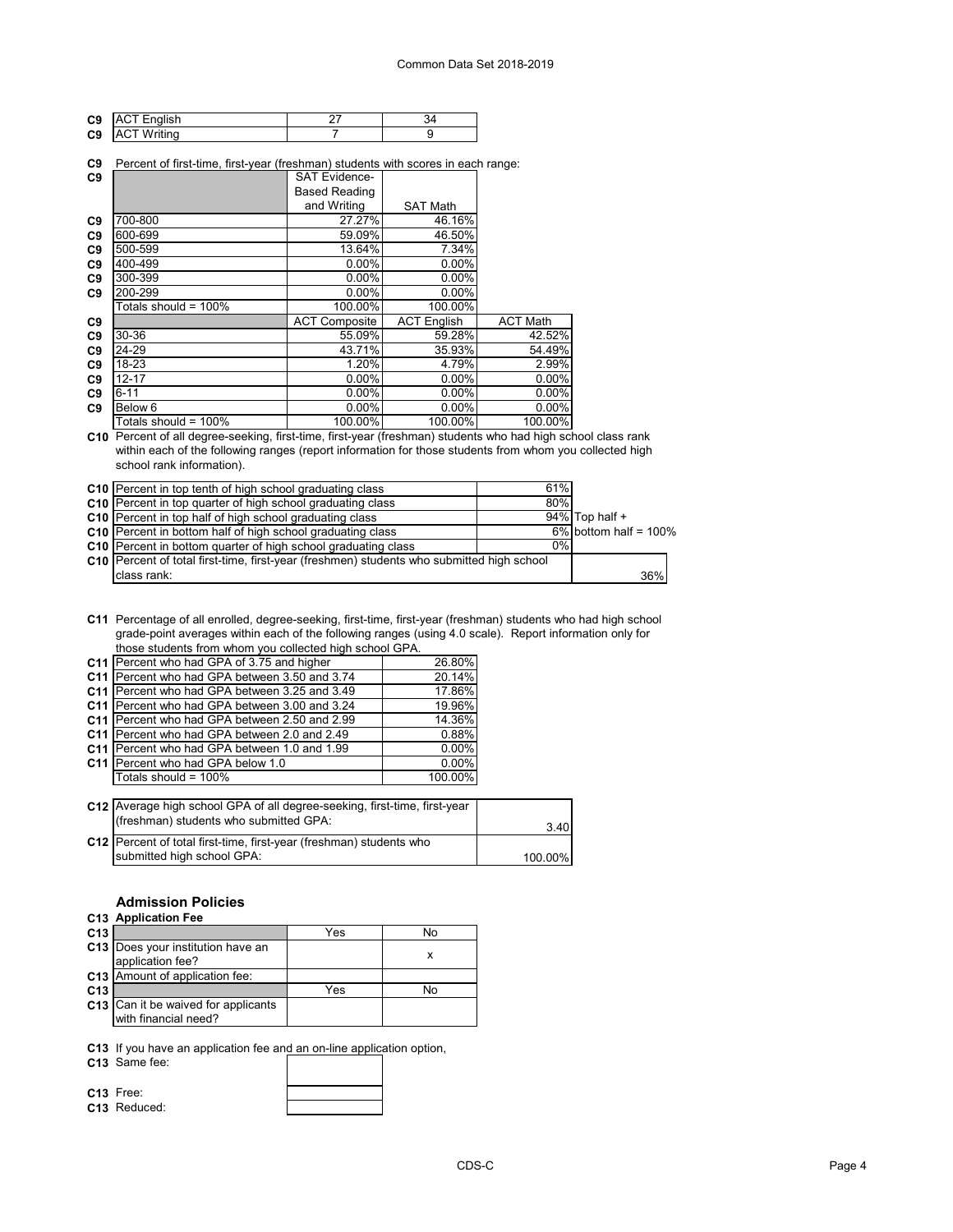| C <sub>13</sub> |                                                                                     | Yes  | No |     |    |
|-----------------|-------------------------------------------------------------------------------------|------|----|-----|----|
|                 | C13 Can on-line application fee be<br>waived for applicants with<br>financial need? |      |    |     |    |
|                 | C14 Application closing date                                                        |      |    |     |    |
| C <sub>14</sub> |                                                                                     | Yes  | No |     |    |
|                 | <b>C14</b> Does your institution have an<br>application closing date?               | X    |    |     |    |
|                 | C14 Application closing date (fall):                                                | 1/15 |    |     |    |
|                 | C14 Priority date:                                                                  |      |    |     |    |
|                 |                                                                                     |      |    |     |    |
| C <sub>15</sub> |                                                                                     |      |    | Yes | No |
|                 | C15 Are first-time, first-year students accepted for terms other than               |      |    | x   |    |

## **C16 Notification to applicants of admission decision sent** *(fill in one only)*

| C16 On a rolling basis beginning |     |
|----------------------------------|-----|
| (data):                          |     |
| $C16$ By (date):                 | 411 |
| C <sub>16</sub> Other:           |     |
|                                  |     |

## **C17 Reply policy for admitted applicants** *(fill in one only)*

|                 | C17 Must reply by (date):                        |      |  |
|-----------------|--------------------------------------------------|------|--|
|                 | C17 No set date:                                 |      |  |
|                 | C17 Must reply by May 1 or within                |      |  |
|                 | weeks if notified                                | 5/15 |  |
|                 | thereafter                                       |      |  |
| C <sub>17</sub> | Other:                                           |      |  |
|                 |                                                  |      |  |
|                 | <b>C17</b> Deadline for housing deposit (MM/DD): |      |  |
| C <sub>17</sub> | Amount of housing deposit:                       |      |  |
| C <sub>17</sub> | Refundable if student does not enroll?           |      |  |
| C <sub>17</sub> | Yes, in full                                     |      |  |
| C <sub>17</sub> | Yes, in part                                     |      |  |
| C <sub>17</sub> | No                                               |      |  |
|                 |                                                  |      |  |

#### **C18 Deferred admission**

| C <sub>18</sub> |                                                                                            | Yes | No |
|-----------------|--------------------------------------------------------------------------------------------|-----|----|
|                 | <b>C18</b> Does your institution allow students to postpone enrollment after<br>admission? |     |    |
| $C18$ If        | ves, maximum period of postponement:<br>vears                                              |     |    |

# **C19 Early admission of high school students**

| C <sub>19</sub> |                                                                                     | Yes | No |
|-----------------|-------------------------------------------------------------------------------------|-----|----|
|                 | <b>C19</b> Does your institution allow high school students to enroll as full-time, |     |    |
|                 | Ifirst-time, first-year (freshman) students one year or more before                 |     |    |
|                 | high school graduation?                                                             |     |    |
|                 |                                                                                     |     |    |

Question removed from CDS.

**C20 Common Application Question removed from CDS.** (Initiated during 2006-2007 cycle)

# **Early Decision and Early Action Plans**

|                 | C <sub>21</sub> Early Decision                                                                                                                                                                                                                                                                                                                   |            |     |
|-----------------|--------------------------------------------------------------------------------------------------------------------------------------------------------------------------------------------------------------------------------------------------------------------------------------------------------------------------------------------------|------------|-----|
| C <sub>21</sub> |                                                                                                                                                                                                                                                                                                                                                  | <b>Yes</b> | No. |
|                 | C21 Does your institution offer an early decision plan (an admission plan<br>that permits students to apply and be notified of an admission<br>decision well in advance of the regular notification date and that<br>asks students to commit to attending if accepted) for first-time, first-<br>year (freshman) applicants for fall enrollment? | x          |     |
|                 | C21 If "yes," please complete the following:                                                                                                                                                                                                                                                                                                     |            |     |
|                 | C <sub>21</sub> First or only early decision plan closing date                                                                                                                                                                                                                                                                                   | 11/15      |     |
|                 | C <sub>21</sub> First or only early decision plan notification date                                                                                                                                                                                                                                                                              | 12/15      |     |
|                 | C <sub>21</sub> Other early decision plan closing date                                                                                                                                                                                                                                                                                           | 1/15       |     |
|                 | C <sub>21</sub> Other early decision plan notification date                                                                                                                                                                                                                                                                                      | 2/8        |     |